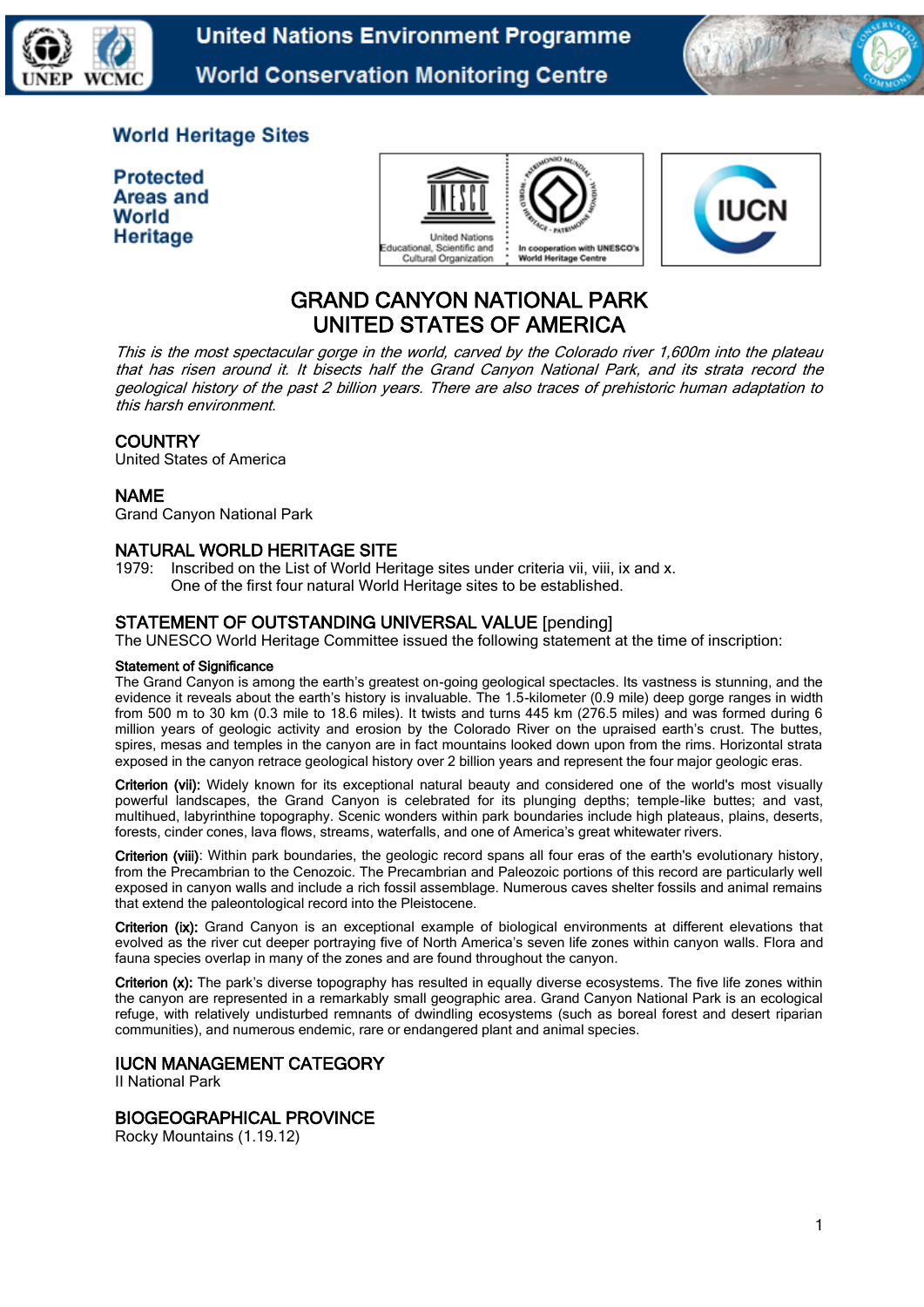## GEOGRAPHICAL LOCATION

In northwestern Arizona, 90 km north of Flagstaff between 35°43' to 36°45'N and 111°36' to 113°56'W.

#### DATES AND HISTORY OF ESTABLISHMENT

- 1893; First protected as a Forest Reserve by Presidential proclamation; mining, lumbering and hunting were permitted;
- 1906: Upgraded to a Game Reserve, giving protection to the wildlife;
- 1908: Redesignated a National Monument by President Roosevelt decree 794;
- 1919: Designated a National Park by Act of Congress 40 Stat.1175;
- 1975: Enlarged from 363,389 ha by Act of Congress 88 Stat 2089 to include all the lands previously designated as Grand Canyon and Marble Canyon National Monuments, with the Granite Gorges section of Lake Mead National Recreation Area (NRA), Glen Canyon NRA, Kaibab National Forest and other public and private lands. 34,000ha were simultaneously removed from Park administration and incorporated in Havasupai Indian Reservation.

#### LAND TENURE

491,470 ha is federally owned, of which 9,833 ha is administered by the United States Bureau of Indian Affairs for the Navajo Indian Tribe. A further 1,795 ha comprise private smallholdings. Managed by the National Park Service (NPS) of the Department of the Interior.

#### AREA

493,077 ha. Downstream from Glen Canyon NRA and upstream of Lake Mead NRA, both on the river.The Park is adjoined by Grand Canyon-Parashant National Monument (411,500 ha) on the northwest, the Havasupai and Hualapai Reservations on the southwest, the Navaho Reservation on the east and the Kaibab National Forest both north and south.

#### **ALTITUDE**

518m to 2,708m (Point Imperial). South Rim: ~2,100m; North Rim: ~2,400m.

#### PHYSICAL FEATURES

The Park is dominated by the spectacular Grand Canyon; a twisting many-colored gorge, 443 km long, 1.6 kilometres deep and an average of 16 km wide, carved by the Colorado River into the Colorado plateau as it rose during the past six million years. It divides the Park into the North Rim on the Kaibab plateau and the slightly lower South Rim of the Coconino plateau. The buttes, spires, and mesas in the canyon seen from these viewpoints are themselves small mountains. Within the canyon is a series of at least 22 layers of limestones, sandstones and shales laid down over 2.000 million years in warm coastal and shallow marine environments often grading from east to west. This includes two unconformities where intervening rocks deposited over hundreds of millions of years have disappeared. Resistant rocks such as the Coconino sandstone and Redwall limestone stand out as cliffs; in softer layers, the sides slope as in the mid-level Tonto platform, into which the river has carved a deep ravine.

The strata provide one of the world's most complete and undisturbed cross-sections of geological history from the fossil-less early Precambrian Vishnu schist and Zoroaster granite, through late Precambrian, Palaeozoic, Mesozoic and Cenozoic sedimentary rocks to the cap of Kaibab limestone 1,600m above the river. The first fossils appear in the late Precambrian Bass limestone with early plant forms. Later fossils from the Palaeozoic era catalogue a sequence of deposition of both marine and terrestrial forms, showing that the whole region was alternately raised and submerged at that time. The Mesozoic rocks in the Park have been largely removed by erosion, but tracks made by early reptiles are found in the Navajo Indian reservation to the east, and there are a few fossil mammal remains from the Cenozoic.

There are some 1,000 caves mostly in limestone, which have preserved relics in their dry interiors, faults hundreds of metres long exposed on cliff faces, and many signs of volcanic activity during the last six million years. Physical widening of the canyon has been limited by the dryness of the climate but continuing erosion by tributaries has produced impressive waterfalls and over 100 rapids along the length of the canyon over rocks washed downstream. Springs and seeps become small oases of dense life. Soils are sandy, fast-draining and skeletal except in the North Rim forests. Fragile biological crusts exist, mainly of blue-green algae, lichens, mosses and a few xerophytic liverworts (NPS, 2007b).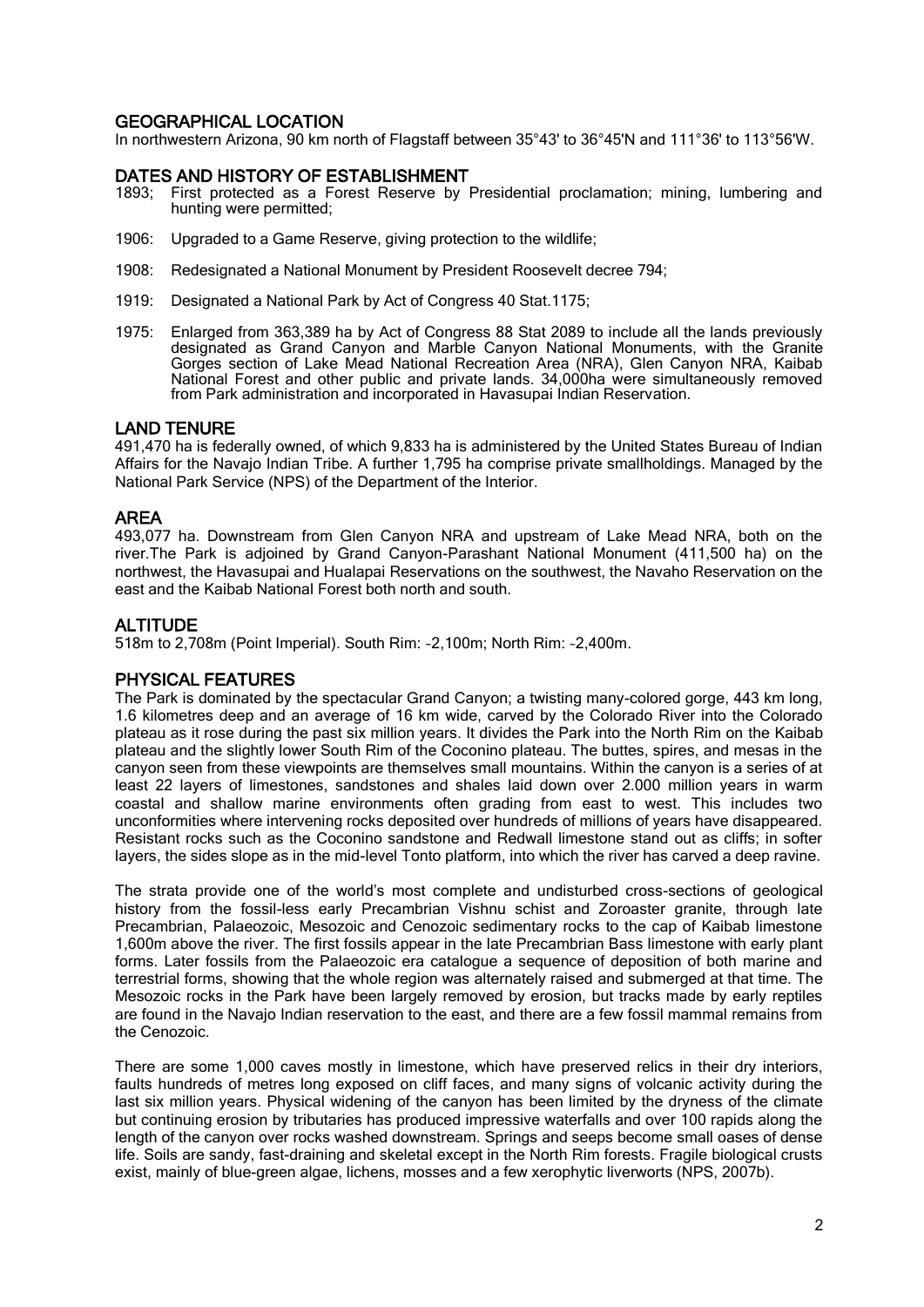## CLIMATE

The area's climate is basically dry but the local climates range from desert to mountain conditions depending on altitude. The South Rim at an elevation of about 2,135m has mild summers averaging 29<sup>o</sup> to 12<sup>o</sup>C with sometimes violent thunderstorms, and cold winters averaging 5<sup>o</sup> to -7<sup>o</sup>C with 147cm of snow on the South rim to 360cm on the North rim. The higher North Rim at about 2,440m averages some 4°C colder than the South Rim and winter snow makes it almost inaccessible in winter. The hottest point on the canyon floor at 720m (Phantom Ranch) averages 11°C hotter in summer and 10°C warmer in winter than the South Rim though snow can occasionally fall even there. Annual precipitation on the Kaibab plateau is 655mm but in the dry valley can be as low as 15.5mm. Visibility is sometimes decreased by haze from the pollutants from distant power plants. However, the weather is usually clear and dry which gives high diurnal variations in temperature (NPS, 2007a, b).

## **VEGETATION**

The plateau surrounding the canyon is semi-arid desert but owing to the elevational differences in the Park there is a great variety of vegetation and 129 plant communities have been described. 1,737 vascular plants, 200 species of trees and shrubs, 167 fungi, 64 mosses and 195 lichens are recorded, in four main life zones. 12 species are endemic to the Park and 171 species (9.8%) are exotic (NPS, 2007a).

The highest forest type is found on the North Rim above 2,400m. This is a spruce-fir forest, of Englemann spruce Picea engelmannii. Colorado blue spruce Picea pungens, Douglas fir Pseudotsuga menziesii, white fir Abies concolor, Rocky Mountain maple Acer glabrum, aspen Populus tremuloides, and mountain ash *Sorbus scopulina*. There are montane meadows and subalpine perennial grasslands and sedges. Between 1,900m and 2,400m lie transitional forests of *Pinus ponderosa* and gambel oak Quercus gambelii with New Mexico locust Robinia neomexicana, mountain mahogany Cercocarpus montanus and prickly pear cactus Opuntia phaeacantha. Semi-desert shrub-grasslands occur at Toroweap Valley and above the Grand Wash Cliffs with galleta Hilaria jamesii, Indian ricegrass Achnatherum hymenoides and blue grama Bouteloua gracilis. From 1,300m to 1.900m there is Upper Sonoran woodland of pinyon pine Pinus edulis, one-seed, Utah and Rocky Mountain junipers Juniperus monosperma, J. osteosperma and J. scopulorum, with the shrubs big sagebrush Artemisia tridentata, cliffrose Purshia stansburiana, bitterbrush P. tridentata, broom snakeweed Gutierrezia sarothrae, mormon tea Ephedra viridus, Utah agave Agave utahensis, banana and narrowleaf yuccas, Yucca baccata and Y. angustissima and winterfat Krascheninnikovia lanata (NPS, 2007b).

Above the river corridor is mainly a Sonoran desert scrub community though Mohavean desert scrub intrudes from the west to near the confluence of the Little Colorado River, with creosote bush Larrea tridentata and white bursage Ambrosia dumosa. Typically Sonoran desert species are brittle brush Encelia farinosa, catclaw acacia Acacia greggii, ocotillo Fouquieria splendens, rubber rabbitbrush Chrysothamnus nauseosus, honey mesquite Prosopis glandulosa var, torreyana, mormon tea, manzanita *Arctostaphylos* sp. and many cacti. There are even Chihuahuan desert species such as mariola Parthenium incanum and four-wing saltbush Atriplex canescens. Hanging gardens, seeps and springs often harbour rare plants. Along the Colorado River is a riparian community where the predominant species are coyote willow *Salix exigua*, seep willow *Baccharis salicifolia*, arrowweed Pluchea sericea, honey mesquite, catclaw acacia Acacia greggii, and the alien saltcedar Tamarix ramosissima. Upstream of the Little Colorado River, in Marble Canyon and on the Tonto Platform, are species more characteristic of the Great Basin Desert, such as big sagebrush, blackbrush Coleogyne ramosissima, and rubber rabbitbrush (NPS, 2007b).

Sentry milkvetch Astragalus cremnophylax var.cremnophylax is nationally endangered, and 11 nationally threatened plants are found in the Park: goldenweed *Haplopappus salicinus*, Palmer amsonia Amsonia palmeri, Draba asprella var. kaibensis, plains cactus Pediocactus bradyi, scouler catchfly Silene rectiramea, phacelia Phacelia filiformis, primrose Primula hunnewellii, clute penstemon Penstemon clutei and the wild buckwheats *Eriogonum darrovii*, *E. thompsonae* var. *atwoodi* and *E.* zionis var. coccineum.

## FAUNA

373 bird, 91 mammal, 49 reptiles, 8 amphibians and 17 fish species have been recorded in the Park. 12 species are endemic and 171 species are exotics (NPS, 2007a). Of the 34 mammals found along the riverside, 15 are rodents and eight are bats which forage from upland caves. Since Glen Canyon dam was built, beavers *Castor canadensis* have flourished; coyote *Canis latrans*, ringtail *Bassariscus*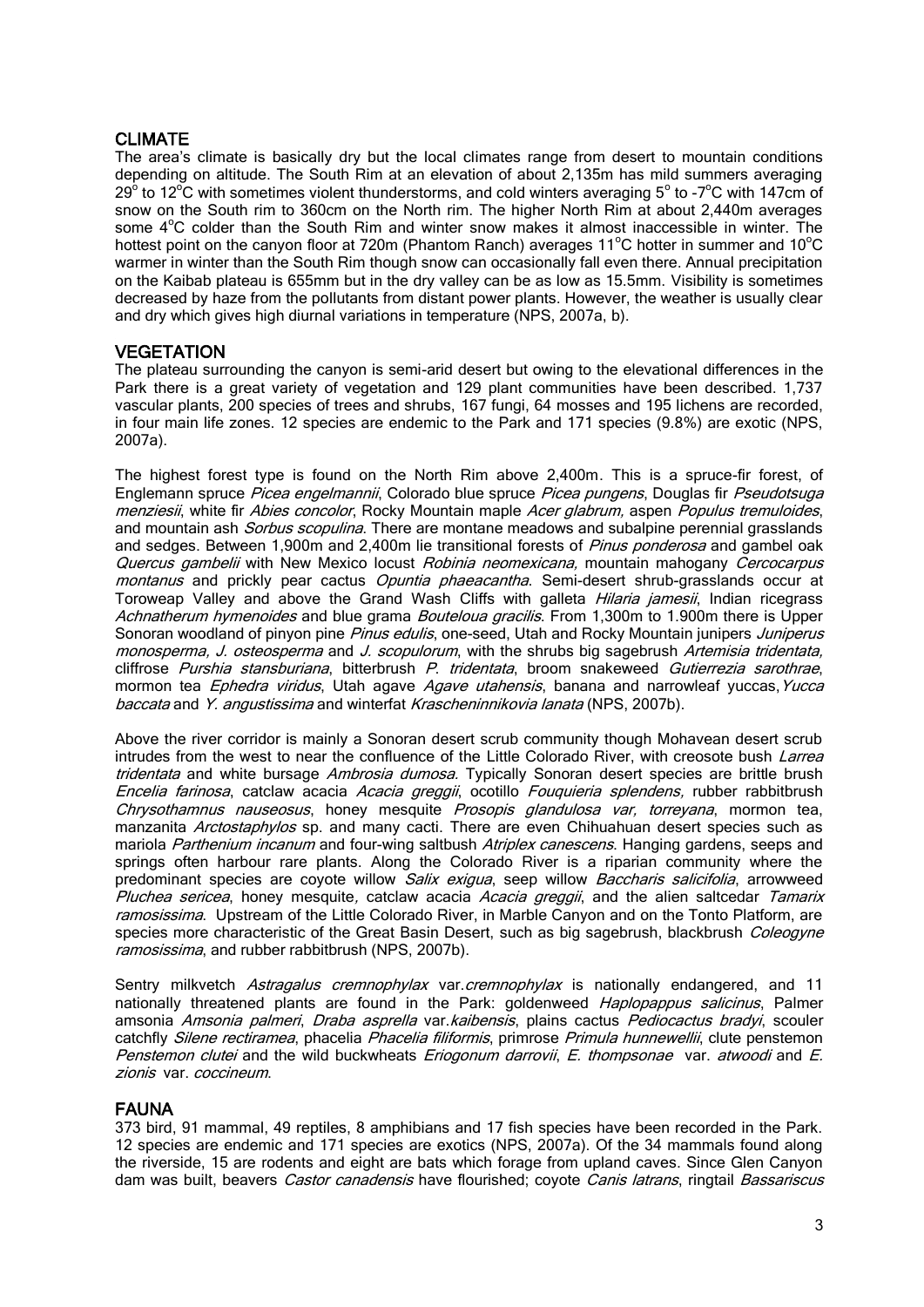astutus, spotted skunk Spilogale gracilis and antelope squirrel Ammospermophilus leucurus are common. Raccoon Procyon lotor, long-tailed weasel Mustela frenata, bobcat Lynx rufus, grey fox Urocyon cinereoargenteus and mountain lion Puma concolor cougar are present but are much rarer; muskrat Ondatra zibethicus and North American otters Lontra canadensis are very rare. Desert bighorn sheep Ovis canadensis thrive, no longer having to compete with burros which were removed in the 1980s. 50 species inhabit the desert scrub, mostly lizards, rodents and bats using the many caves. Generations of three woodrats Neotoma spp. live in middens which have been studied as indicators of past climatic conditions and the associated vegetation. 52 species live in the conifer forests on the Kaibab Plateau, among them North American porcupines Erethizon dorsatum, red squirrels Tamiasciurus hudsonicus, Kaibab squirrel Sciurus kaibabensis, endemic to the plateau, and Abert squirrel S. aberti, black bear Ursus americanus, pronghorn antelope Antilocapra americana, elk Cervus elephas and mule deer *Odocoileus hemionus*, who visit in the canyon for food (NPS, 2007b).

Of the 373 bird species, 250 are found along the river corridor where there is lush vegetation and a diversity of plants. 48 species regularly nest there; the others are migrant or overwintering such as the bald eagle *Haliaetus leucocephalus*. Since Glen Canyon Dam was built, 19 species and large numbers of waterfowl winter on the river including the California brown pelican Pelecanus occidentalis californicus, the Yuma clapper rail Rallis longirostris yumanensis and the southwestern willow flycatcher *Empidonax triallii extimus*. Approximately 30 bird species breed primarily in the desert uplands: 100 pairs of American peregrine falcons Falco peregrinus anatum nest on the cliffs of the inner canyon and several re-introduced endangered California condor Gymnogyps californianus (CR) live in the eastern part of the Park. Some 90 bird species breed in the coniferous forests. 51 are summer residents and at least 15 are neotropical migrants. Northern goshawks Accipiter gentilis and some Mexican spotted owls *Strix occidentalis lucida* find refuge in the Park mainly in these forests and upper side canyons on both rims.

49 species of lizards and snakes live in the Park, more densely near the river where ten are relatively common. These include near threatened gila monsters Heloderma suspectum, chuckwalla lizards Sauromalus ater, six rattlesnake species, four being subspecies of the western diamondback Crotalus spp. The sub-species Grand Canyon rattlesnake Crotalus viridis abyssus occurs only in the canyon; and the threatened desert gopher tortoise *Gopherus agassizii* (VU) occurs in the west of the Park. The mountain short-horned lizard *Phrynosoma hernandezi* is abundant in the piñon-juniper and ponderosa pine forests. The three most common of eight amphibian species in the Grand Canyon are the canyon tree frog *Hyla arenicolor*, red-spotted toad *Bufo punctata*, and Woodhouse's rocky mountain toad B. woodhousii. These live near the river though two other species are also found in mesic upland habitats. Of 25 species of fish, 12 are exotics. Until Glen Canyon Dam was completed in 1963, the river was dominated by eight native species adapted to highly variable seasonal fluctuations in sediment load, flow and temperature. Introduced game fish now compete with and prey on them: three species have died out and two are now endangered: the humpback chub *Gila cypha* (VU) and razorback sucker Xyrauchen texanus (CR). There are 33 species of crustaceans, 11 aquatic and 26 terrestrial molluscs, with one, the Kanab ambersnail *Oxyloma haydeni kanabensis*, listed as nationally endangered, and 8,480 known species of invertebrates (NPS, 2007a, b).

#### CONSERVATION VALUE

This 1,600m-deep canyon carved by the Colorado River is visually the most spectacular gorge in the world, and its strata record much of the past two billion years of geological history. It lies within a WWF Global 200 Freshwater Ecoregion.

## CULTURAL HERITAGE

Nomadic hunter-gatherers of 4-12,000 years ago left the earliest evidence of settlement on the plateau, attested by ritual split-twig figurines dated to 3-4000 years ago. The Basketmaker Anasazi and Cohonina tribes lived in the area 2,500 years ago but some 1,00 years later they developed more advanced agriculture. Villages were developed on both rims and in the inner canyon by Pueblo Anazasi who followed a seasonally transhumant lifestyle. More than 4,800 documented prehistoric ruins and relics are preserved by the dry climate, including some 2,000 Pueblo sites of which the most accessible is the ruin of Tusayan Pueblo south of the Park. Sometime after 1200 AD, the area was abandoned probably because of drought, but after 1300 AD Navaho and Paiutes from the east and Cerbat from the west moved into the area, where they remained undisturbed until in 1848 the region was ceded to the United States and, following the Indian wars, they were moved onto reservations in 1882. The descendants of the Cerbat Indians are the Hualapai and Havasupai whose reservations lie to the south and southwest of the Park. Their village of Havasu is probably one of the oldest continuously occupied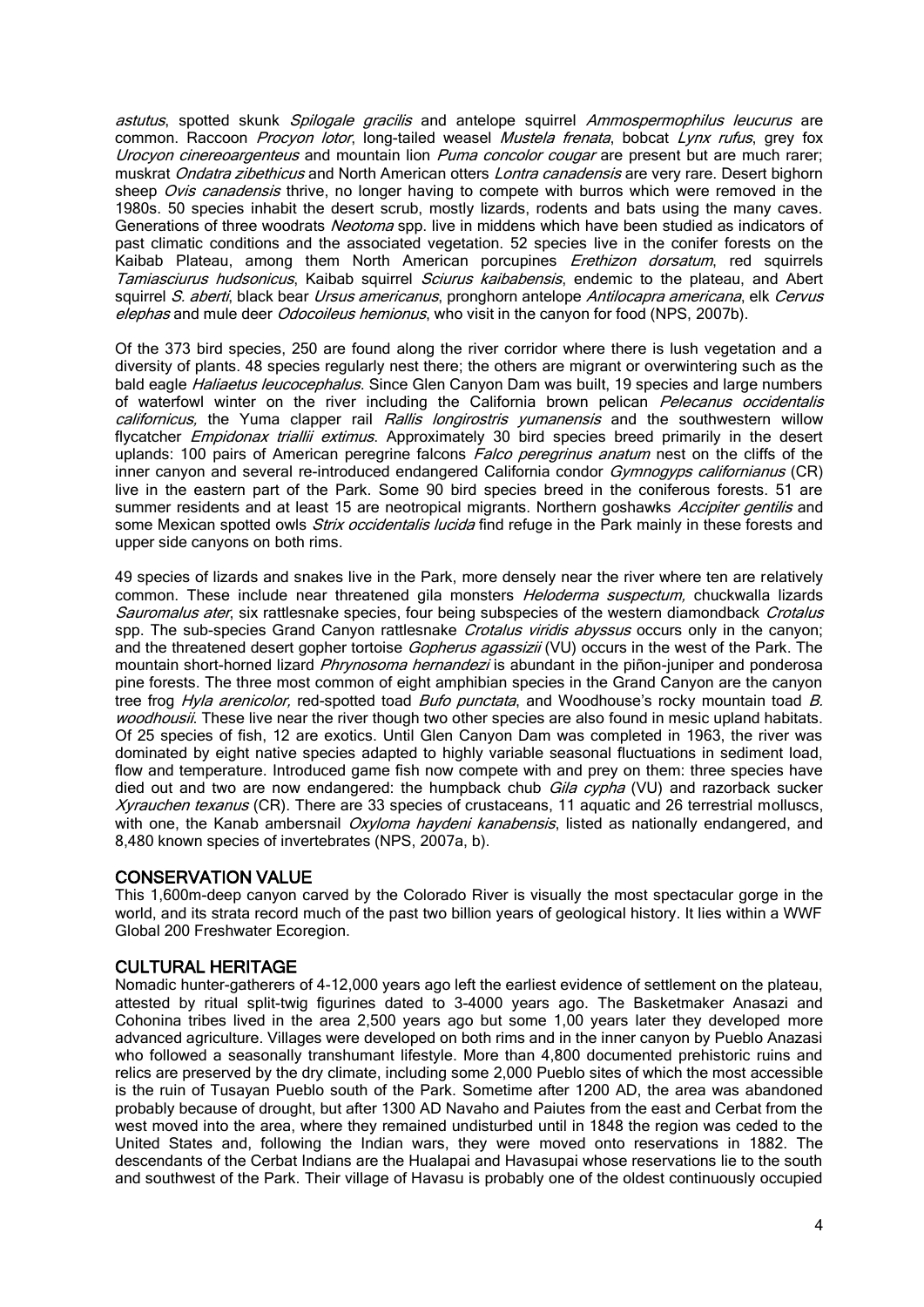settlements in North America. To the east, the Navaho reservation is part of the largest reservation in the country. The canyon is revered by southwestern Indians as an ancestral homeland (NPS, 2007b).

Although mining was attempted, tourism early became the most obvious use for the canyon and the early 20th century structures are outstanding examples of tourist development by private enterprise and the National Park Service. This included a railway service, a luxury destination in the El Tovar Hotel, as well as ordinary lodgings. Following a 1924 development plan, zones were delineated for tourist, residential, commercial and industrial uses, and roads and buildings were designed to blend into the environment. Hundreds of buildings and structures built during the 1930s are now on the National Register of Historic Places and/or are listed as National Historic Landmarks of which the most prominent are Grand Canyon Lodge and Grand Canyon Village

#### LOCAL HUMAN POPULATION

The area is sparsely populated. The small tourist village of Grand Canyon (809 ha) within the Park contains the administrative, maintenance and visitor centres. Tusayan village lies 11 km south. Eleven American Indian tribes or bands are affiliated to the Park Authority.

#### VISITORS AND VISITOR FACILITIES

In 2006 this was the second most visited National Park in the U.S.A. after the Great Smoky Mountains, with 4.4 million visitors. Many attractions and accommodations must be pre-booked, some by four months ahead, overnight stays need permits and the payment of fees and there are limits on group size. The South Rim is the most accessible, open year round and is well serviced. The much larger North Rim section is 346 km away by road, accessible by NPS Transcanyon shuttle, is less well serviced and is closed between mid October and mid May when snow may block access roads. Services include lodging for 1,135, 469 campground and 70 camper places, visitor centres, restaurants, shops, museum, medical clinic, interpretive programs, guided hikes, mule trips, horse rides, whitewater and smooth water rafting, air trips and shuttle bus tours; in winter snow skiing and snowshoe hiking but no snowmobiling. 82 km of maintained tracks and 946 km of trails run through the backcountry. There are further hotels at Tusayan village 11 km south. The main access to the Park is from the south or from the Grand Canyon National Park Airport, just outside the southern boundary (NPS, 2007a).

#### SCIENTIFIC RESEARCH AND FACILITIES

Geological work began in 1858, but it was [John Wesley Powell](http://en.wikipedia.org/wiki/John_Wesley_Powell) who led two expeditions through the canyon in 1869 and 1871 who created national interest in its geology, followed by detailed scientific studies in 1880-1 described by Dutton (2001). Many studies of the area have followed, of geology, soils, water resources, flora and fauna, ecological impacts, archaeology, sociology and fire management. The Grand Canyon National Park research library with a resource study collection of flora, fauna and human artefacts is located at the Park headquarters on the South Rim. The Grand Canyon Association is a non-profit partner of the National Park which publishes monographs and information and has set up the Grand Canyon Field Institute to provide educational services.

## MANAGEMENT

All of the Grand Canyon is within areas now administered by the Federal Government through the National Park Service, the Bureau of Indian Affairs, the Fish and Wildlife Service, the Bureau of Reclamation, and the Bureau of Land Management, all in the Department of the Interior, and the Forest Service of the Department of Agriculture. The first development plan was compiled for the South Rim Development Areas in 1924 and implemented during the 1930s as Park visitation expanded. The direction for future park management was based on the laws establishing the National Park Service and the Park, its purpose and its main resources. A 15-year General Management Plan was completed in 1995 replacing the first plan. The environmental impacts of implementing the plan were analysed in a Draft General Management Plan and Environmental Impacts Assessment. This was the culmination of a four year process that involved local citizens, American Indian tribes and public and private agencies. In 2006 plans were initiated to improve management of the North Rim and visitor use on the Colorado River. The Park has been zoned for management purposes. These comprise a natural zone including proposed Wilderness area (over 90%); Havasupai Uselands and non-wilderness areas and corridors; and a Development zone. Studies of potential boundary adjustments may result in recommendations to revise park boundaries (NPS, 1995).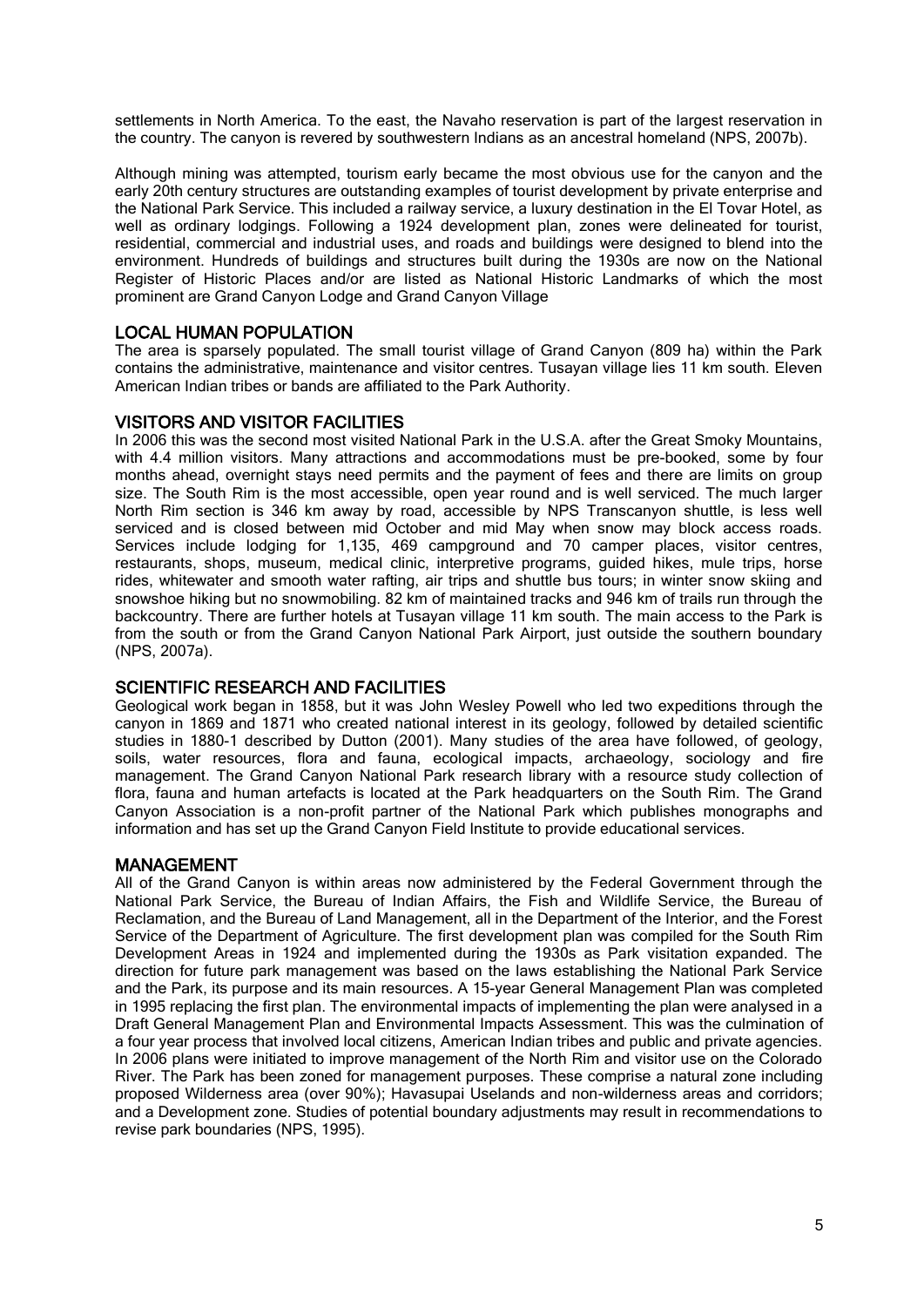#### MANAGEMENT CONSTRAINTS

The most serious management issue is that of tourism. Visitation increased dramatically in the late 1980s causing traffic congestion and crowding at popular daytime attractions. The present four to five million annual visitors, their vehicles and wastes, are gradually degrading the Park's resources both natural and cultural. Alien flora and fauna which compete with and sometimes exclude native plants are being systematically extirpated although they number 171 species; and campaigns have been needed to eliminate the feral burros and introduced trout. Destructive fires are reduced by thinning the forests which will allow the beneficial use of controlled burns. The air quality is affected by coal-powered plants in the region and copper smelters in Northern Mexico; regional haze results which can cut visibility by two thirds. The construction of Glen Canyon dam upstream noticeably reduced the rate of water flow and the amounts of silt and sediment carried down the Colorado, lowering the rate and pattern of sediment aggradation and the camping beaches used by river-runners; it has also affected the breeding of sediment-adapted native fish and reproduction of flood-dispersed cottonwoods, favoring invasion by exotic clearwater fish and the proliferation of tamarisk. Other intrusions have included trespassing cattle, now fenced out, commercial interests, mining, and aircraft overflights which are now limited (NPS, 2007b)

#### **STAFF**

In 2006 there were 415 permanent employees: 16 in the Superintendent's office and project management team, 38 in administration, 9 in planning & compliance, 41 in the science center, 38 in interpretation, 26 on the North Rim, 6 in concessions, 111 in maintenance, 105 in protection and 25 in the fire service (NPS, 2007a). Thousands of hours are contributed by volunteers.

#### BUDGET

The base operating appropriation for 2006 was \$19,067,600. Further funding for special projects was \$633,222, for equipment replacement \$547,962, for fire protection \$1,801,830 and \$96,000 was granted for roads. Additional funds received from concessions, donations and other sources came to \$12,872,332. The total recreation fee revenue kept back for 2006 was \$9,792,019 and has averaged \$14,679,860 over the past 10 years (NPS, 2007a).

#### LOCAL ADDRESS

Superintendent, Grand Canyon National Park, PO Box 129, Grand Canyon, Arizona 86023, U.S.A.

#### **REFERENCES**

The principal source for the above information was the original nomination for World Heritage status. The Park library has numerous reference documents and publications relating to the park. See below.

Anderson, M. (2000). Polishing the Jewel: An Administrative History of Grand Canyon National Park. The [Grand Canyon Association](http://www.grandcanyon.org/) -- Monograph No. 11

Babbitt, B. (1978). Grand Canyon, an Anthology. Northland Press.

Babcock, R. et al. (1974). Geology of the Grand Canyon. Museum of Northern Arizona and Grand Canyon Natural History Association. 54 pp.

Beal, M.D. (1975 revision). *Grand Canyon, the Story Behind the Scenery*, K C Publications.

Beus, S. & Morales, M. (2002). [Grand Canyon Geology](http://www.amazon.com/Grand-Canyon-Geology-Stanley-Beus/dp/0195122992/ref=cm_lmf_tit_15). Oxford University Press. 448 pp.

Brown, B. et al. (1984). Birds of the Grand Canvon Region; an Annotated Checklist. Grand Canvon Natural History Association, Monograph No.1.

Brown, B.,Carothers, S., Hoffman, S. & Glinski, R. (1990). Abundance of peregrine falcon in Grand Canyon National Park has implications for regionwide recovery. Park Science. 10 (2): 7.

Commission on Geosciences, Environment and Resources (1991). Colorado River Ecology and Dam Management: Proceedings of a Symposium, May, 1990, Santa Fe, New Mexico.

Dutton, C. (2001). Tertiary History of the Grand Canyon District. University of Arizona Press. Reprint.

Garrett, W. (1978). The Grand Canyon, National Geographic Magazine, July. 50 pp.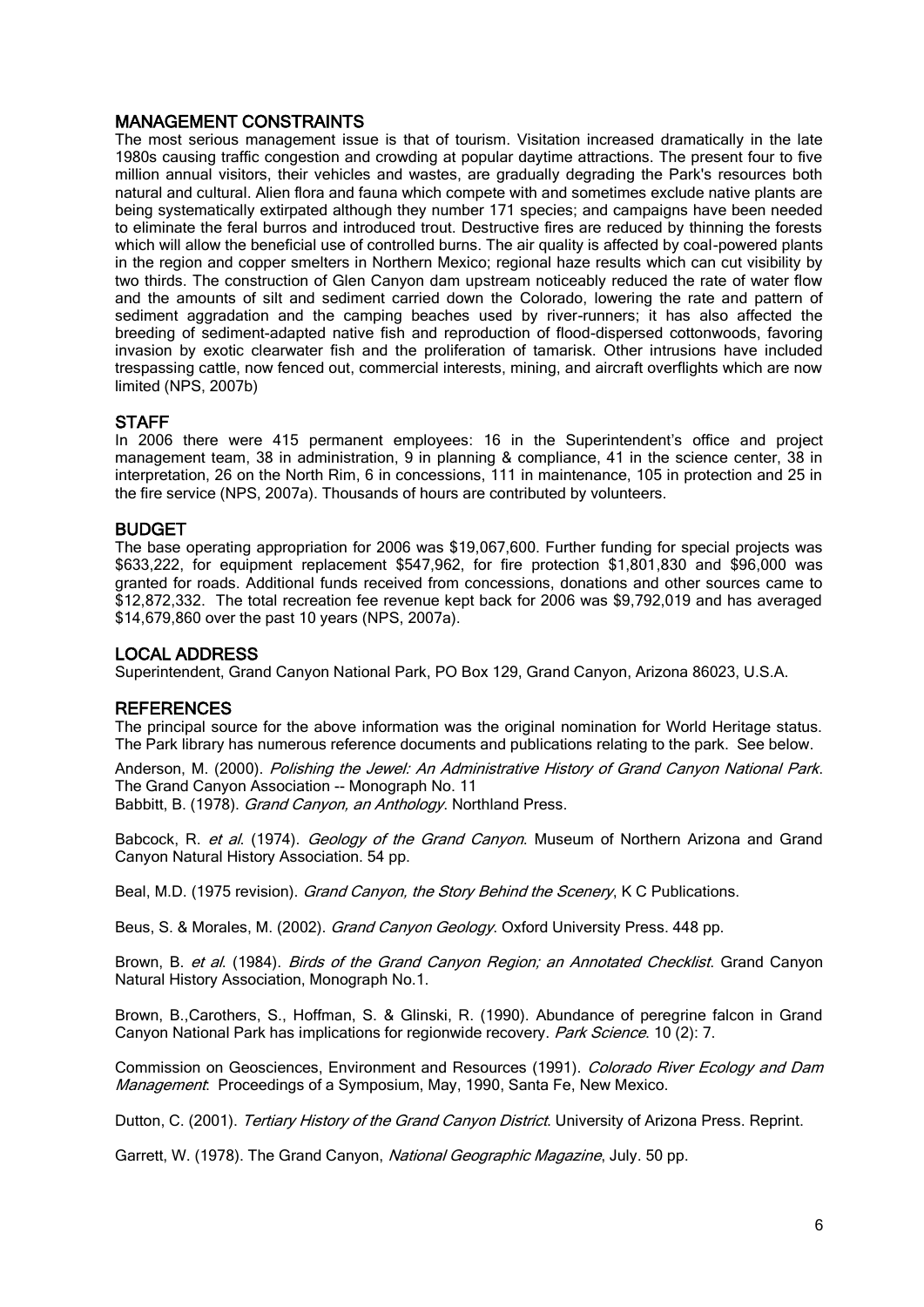Hinchliffe, L. (1976). Legislative History of Grand Canyon National Park. Unpublished NPS record.

Hoffman, J. (1977). National Parkways, a Photographic and Comprehensive Guide to Grand Canyon National Park. Worldwide Research and Publishing Company.

Hoffmeister, D. (1971). Mammals of Grand Canyon, University of Illinois Press.

Hughes, D. (1978). House of Stone and Light. Grand Canyon Natural History Association.

Huisinga, K., Makarick, L. & Watters, K. (2006). River and Desert Plants of the Grand Canyon. Mountain Press Publishing Company, Missoula, Montana.

Hunt, C. (1969). Geological history of the Colorado River, The Colorado River Region and John Wesley Powell. US Government Printing Office.

IUCN (2007). The Red List of Threatened Species. IUCN, Cambridge, U.K.

Jones, A. & Euler, R. (1979). A Sketch of Grand Canyon Prehistory. Grand Canyon Natural History **Association** 

Manns, T. (1978). A Guide to Grand Canyon Villages, Historic District. Grand Canyon Natural History Association.

McDougall, W. (1964). *Grand Canyon Wild Flowers*, Museum of Northern Arizona Bulletin Number 43.

Mathis, A. & Bowman, C. (2006). The Grand Age of Rocks: The Numeric Ages for Rocks Exposed within Grand Canyon.

National Parks Service (NPS) (2007a) Grand Canyon Park Profile 2007. National Park Service,

---------- (2007b). Website: [Grand Canyon National Park \(U.S. National Park Service\)](http://www.nps.gov/grca/)

---------- (1995). Final General Management Plan and Environmental Impact Statement, Grand Canyon National Park, Arizona. National Park Service, Denver Service Center. 90 pp.

---------- (1978). World Heritage Nomination Submission to UNESCO.

Newman, W. (1977). Geological Time. US Department of the Interior, Geological Survey, US Government Printing Office.

Powell, J. (1961). The Exploration of the Colorado River and its Canyons, Dover Publications Inc.

Scharff, R. (ed.) (1967). Grand Canyon National Park. David McKay Company Inc, New York.

Schmidt, J. (1993). A Natural History Guide, Grand Canyon National Park.

Spamer, E. (ed.) (1990). A Bibliography of the Grand Canyon and the Lower Colorado River. Grand Canyon Natural History Association Monograph 8, with Supplement 1 1993.)

------- (ed) + Quartaroli, R & Cassidy, D. (2000). A Bibliography of the Grand Canyon and the Lower Colorado River. Internet edition.

Spencer, J & Pearthree, P. (2005). Abrupt initiation of the Colorado river and initial incision of the Grand Canyon, Arizona. Arizona Geology, 35:4.M

US Department of the Interior (1989). Glen Canyon Environmental Studies: Executive Summaries of Technical Reports.

Wheat, J. (1963). Prehistoric People of the Northern South-west. Bulletin No 12, Grand Canyon Natural History Association.